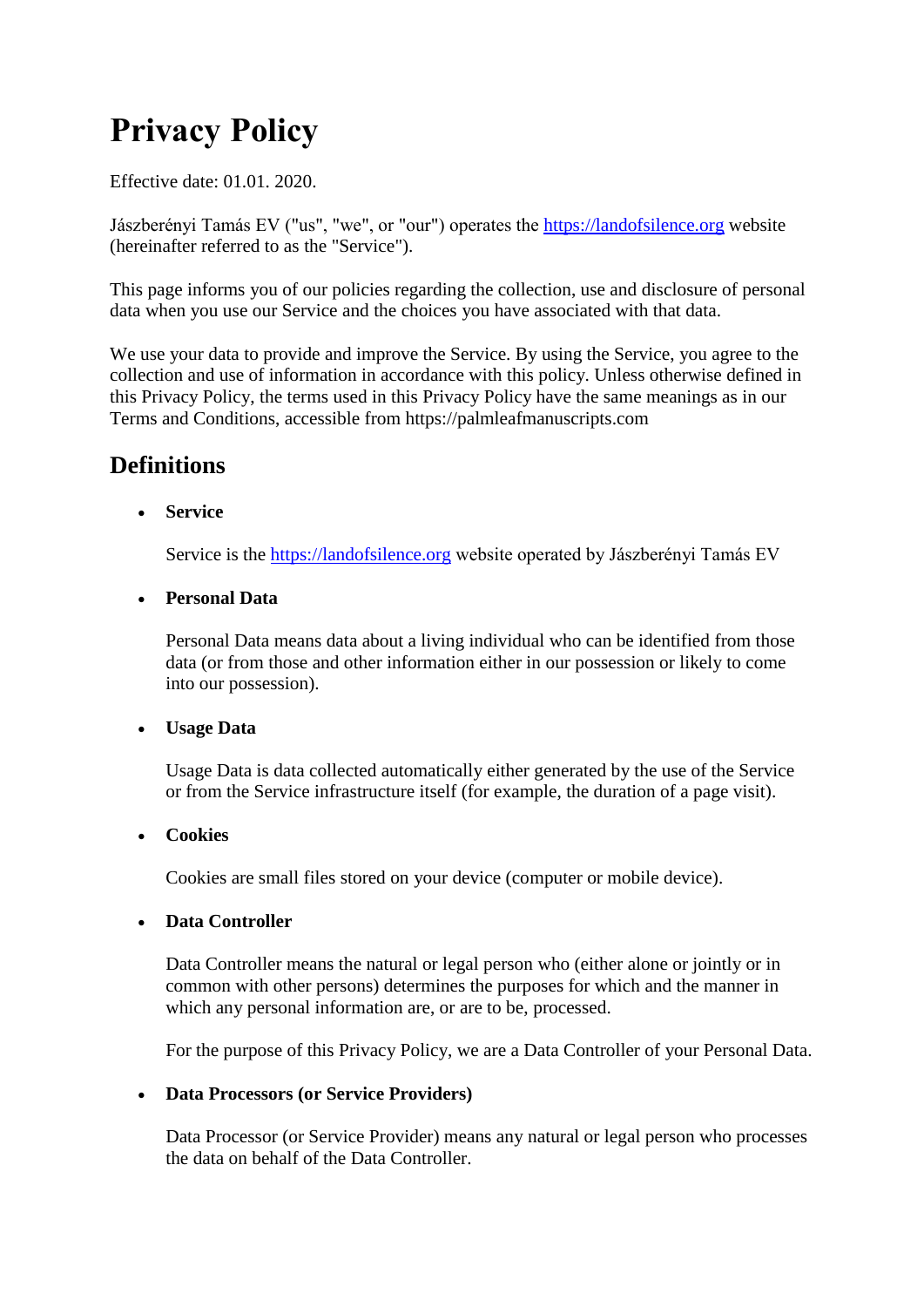We may use the services of various Service Providers in order to process your data more effectively.

#### **Data Subject (or User)**

Data Subject is any living individual who is using our Service and is the subject of Personal Data.

### **Information Collection and Use**

We collect several different types of information for various purposes to provide and improve our Service to you.

### **Types of Data Collected**

### **Personal Data**

While using our Service, we may ask you to provide us with certain personally identifiable information that can be used to contact or identify you ("Personal Data"). Personally identifiable information may include, but is not limited to:

• Email address

We may use your Personal Data to contact you with newsletters, marketing or promotional materials and other information that may be of interest to you. You may opt out of receiving any, or all, of these communications from us by following the unsubscribe link or the instructions provided in any email we send. Also we use your personal data to complete the service you order from us.

#### **Usage Data**

We may also collect information on how the Service is accessed and used ("Usage Data"). This Usage Data may include information such as your computer's Internet Protocol address (e.g. IP address), browser type, browser version, the pages of our Service that you visit, the time and date of your visit, the time spent on those pages, unique device identifiers and other diagnostic data.

#### **Tracking & Cookies Data**

We use cookies and similar tracking technologies to track the activity on our Service and we hold certain information.

Cookies are files with a small amount of data which may include an anonymous unique identifier. Cookies are sent to your browser from a website and stored on your device. Other tracking technologies are also used such as beacons, tags and scripts to collect and track information and to improve and analyse our Service.

You can instruct your browser to refuse all cookies or to indicate when a cookie is being sent. However, if you do not accept cookies, you may not be able to use some portions of our Service.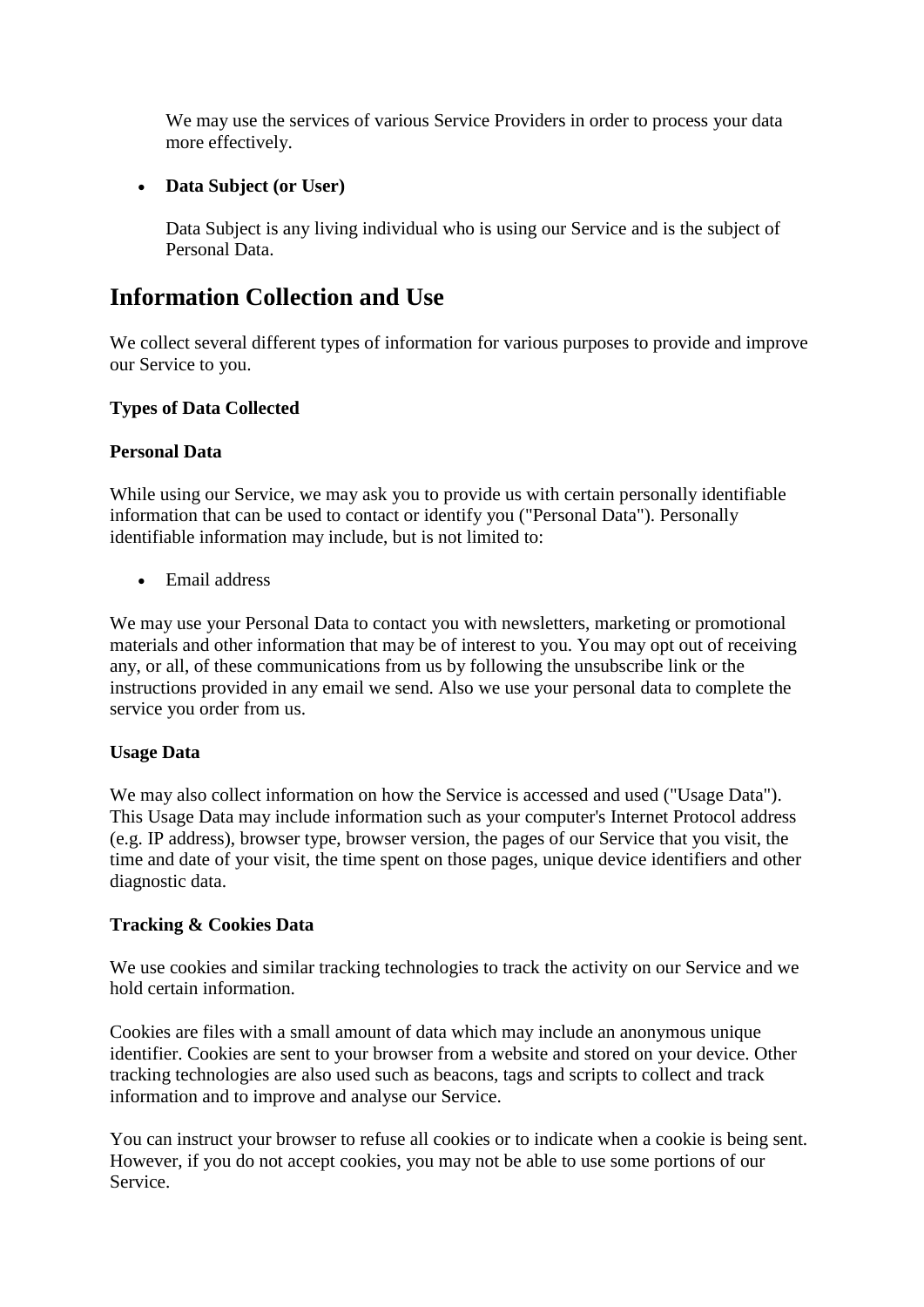Examples of Cookies we use:

- **Session Cookies.** We use Session Cookies to operate our Service.
- **Preference Cookies.** We use Preference Cookies to remember your preferences and various settings.
- **Security Cookies.** We use Security Cookies for security purposes.

### **Use of Data**

Jászberényi Tamás EV uses the collected data for various purposes:

- To provide and maintain our Service
- To notify you about changes to our Service
- To allow you to participate in interactive features of our Service when you choose to do so
- To provide customer support
- To gather analysis or valuable information so that we can improve our Service
- To monitor the usage of our Service
- To detect, prevent and address technical issues
- To provide you with news, special offers and general information about other goods, services and events which we offer that are similar to those that you have already purchased or enquired about unless you have opted not to receive such information

### **Legal Basis for Processing Personal Data under the General Data Protection Regulation (GDPR)**

If you are from the European Economic Area (EEA), Jászberényi Tamás EV legal basis for collecting and using the personal information described in this Privacy Policy depends on the Personal Data we collect and the specific context in which we collect it.

Jászberényi Tamás EV may process your Personal Data because:

- We need to perform a contract with you
- You have given us permission to do so
- The processing is in our legitimate interests and it is not overridden by your rights
- For payment processing purposes
- To comply with the law

### **Retention of Data**

Jászberényi Tamás EV will retain your Personal Data only for as long as is necessary for the purposes set out in this Privacy Policy. We will retain and use your Personal Data to the extent necessary to comply with our legal obligations (for example, if we are required to retain your data to comply with applicable laws), resolve disputes and enforce our legal agreements and policies.

Jászberényi Tamás EV will also retain Usage Data for internal analysis purposes. Usage Data is generally retained for a shorter period of time, except when this data is used to strengthen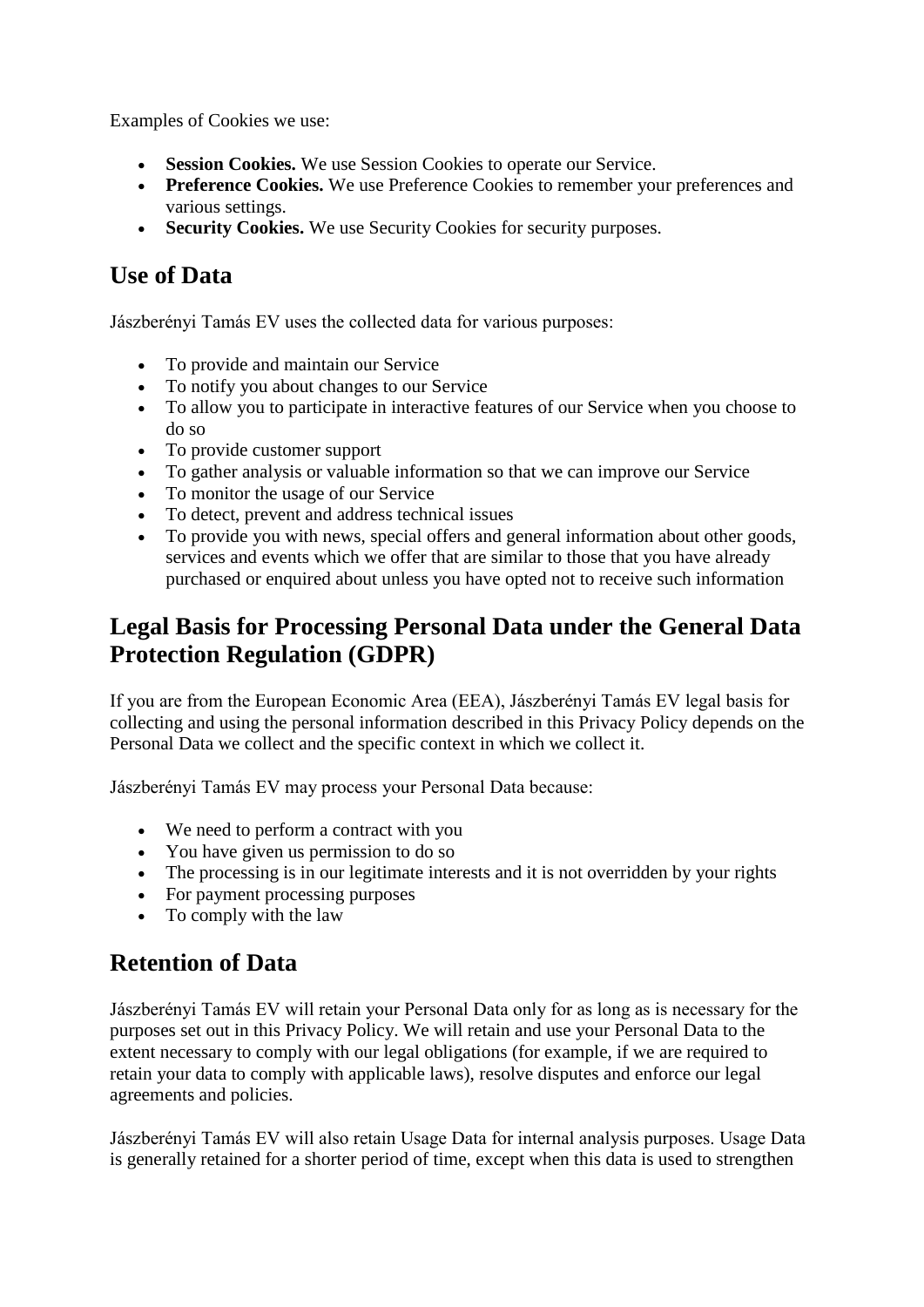the security or to improve the functionality of our Service, or we are legally obligated to retain this data for longer periods.

### **Transfer of Data**

Your information, including Personal Data, may be transferred to — and maintained on computers located outside of your state, province, country or other governmental jurisdiction where the data protection laws may differ from those of your jurisdiction.

If you are located outside Hungary and choose to provide information to us, please note that we transfer the data, including Personal Data, to Hungary and process it there.

Your consent to this Privacy Policy followed by your submission of such information represents your agreement to that transfer.

Jászberényi Tamás EV will take all the steps reasonably necessary to ensure that your data is treated securely and in accordance with this Privacy Policy and no transfer of your Personal Data will take place to an organisation or a country unless there are adequate controls in place including the security of your data and other personal information.

### **Disclosure of Data**

### **Legal Requirements**

Jászberényi Tamás EV may disclose your Personal Data in the good faith belief that such action is necessary to:

- To comply with a legal obligation
- To protect and defend the rights or property of Jászberényi Tamás EV
- To prevent or investigate possible wrongdoing in connection with the Service
- To protect the personal safety of users of the Service or the public
- To protect against legal liability

### **Security of Data**

The security of your data is important to us but remember that no method of transmission over the Internet or method of electronic storage is 100% secure. While we strive to use commercially acceptable means to protect your Personal Data, we cannot guarantee its absolute security.

### **Your Data Protection Rights under the General Data Protection Regulation (GDPR)**

If you are a resident of the European Economic Area (EEA), you have certain data protection rights. Jászberényi Tamás EV aims to take reasonable steps to allow you to correct, amend, delete or limit the use of your Personal Data.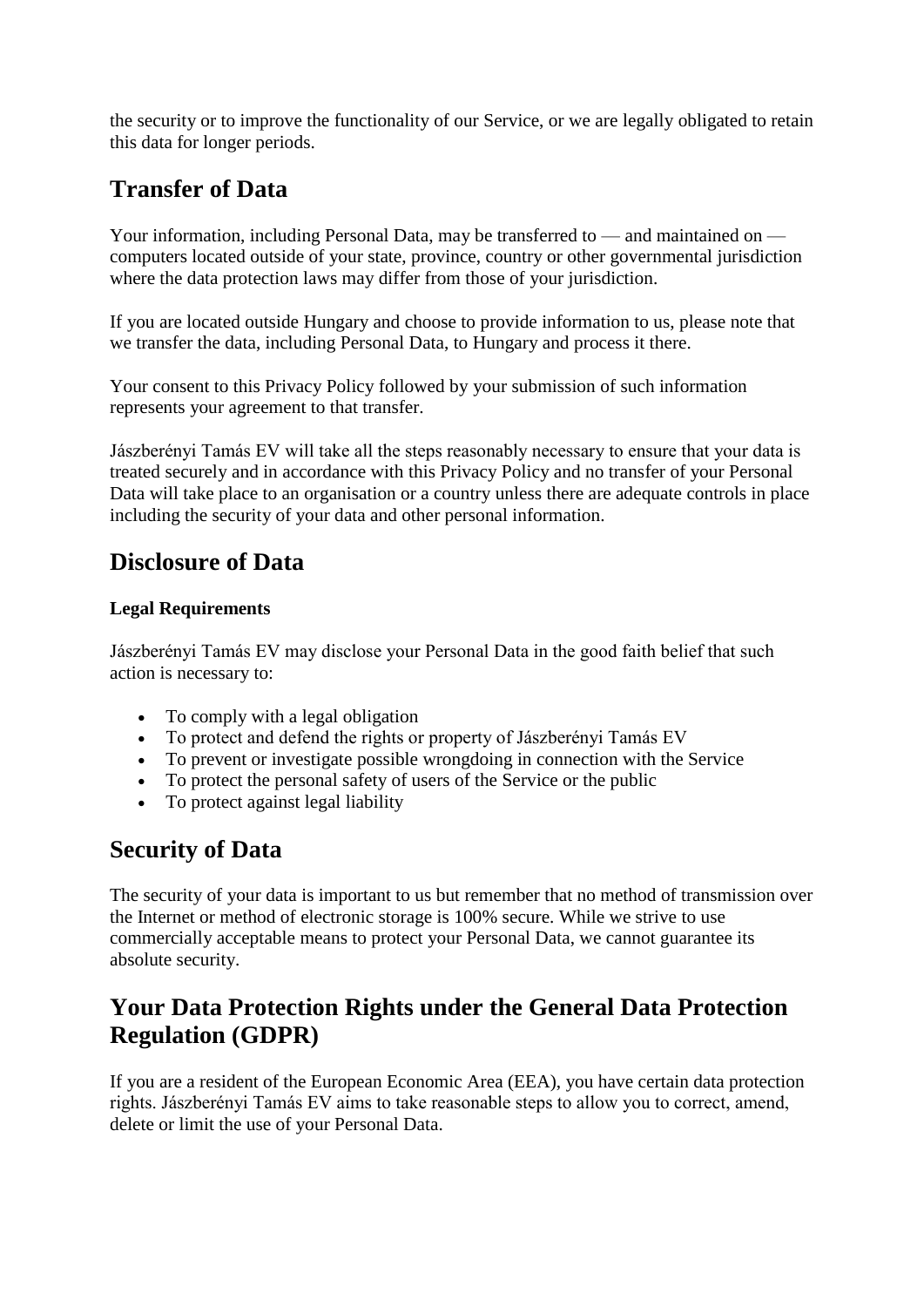If you wish to be informed about what Personal Data we hold about you and if you want it to be removed from our systems, please contact us.

In certain circumstances, you have the following data protection rights:

- **The right to access, update or delete the information we have on you.** Whenever made possible, you can access, update or request deletion of your Personal Data directly within your account settings section. If you are unable to perform these actions yourself, please contact us to assist you.
- **The right of rectification.** You have the right to have your information rectified if that information is inaccurate or incomplete.
- The right to object. You have the right to object to our processing of your Personal Data.
- The right of restriction. You have the right to request that we restrict the processing of your personal information.
- **The right to data portability.** You have the right to be provided with a copy of the information we have on you in a structured, machine-readable and commonly used format.
- **The right to withdraw consent.** You also have the right to withdraw your consent at any time where Jászberényi Tamás EV relied on your consent to process your personal information.

Please note that we may ask you to verify your identity before responding to such requests.

You have the right to complain to a Data Protection Authority about our collection and use of your Personal Data. For more information, please contact your local data protection authority in the European Economic Area (EEA).

### **Service Providers**

We may employ third party companies and individuals to facilitate our Service ("Service Providers"), provide the Service on our behalf, perform Service-related services or assist us in analysing how our Service is used.

These third parties have access to your Personal Data only to perform these tasks on our behalf and are obligated not to disclose or use it for any other purpose.

#### **Analytics**

We may use third-party Service Providers to monitor and analyse the use of our Service.

#### **Google Analytics**

Google Analytics is a web analytics service offered by Google that tracks and reports website traffic. Google uses the data collected to track and monitor the use of our Service. This data is shared with other Google services. Google may use the collected data to contextualise and personalise the ads of its own advertising network.

You can opt-out of having made your activity on the Service available to Google Analytics by installing the Google Analytics opt-out browser add-on. The add-on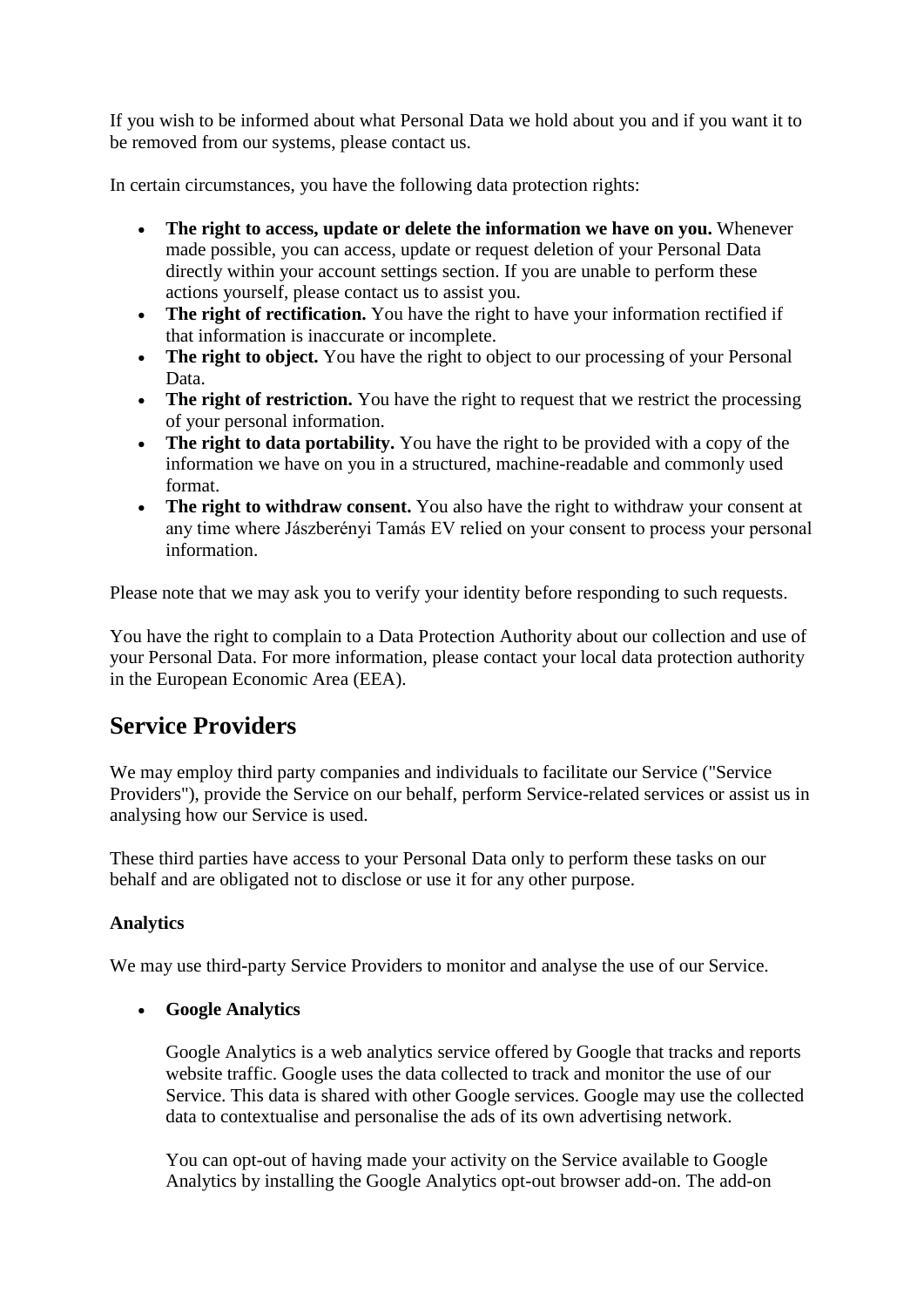prevents the Google Analytics JavaScript (ga.js, analytics.js and dc.js) from sharing information with Google Analytics about visits activity.

For more information on the privacy practices of Google, please visit the Google Privacy & Terms web page: <https://policies.google.com/privacy?hl=en>

#### **Behavioral Remarketing**

Jászberényi Tamás EV uses remarketing services to advertise on third party websites to you after you visited our Service. We and our third-party vendors use cookies to inform, optimise and serve ads based on your past visits to our Service.

#### **Google Ads (AdWords)**

Google Ads (AdWords) remarketing service is provided by Google Inc.

You can opt-out of Google Analytics for Display Advertising and customise the Google Display Network ads by visiting the Google Ads Settings page: <http://www.google.com/settings/ads>

Google also recommends installing the Google Analytics Opt-out Browser Add-on <https://tools.google.com/dlpage/gaoptout> - for your web browser. Google Analytics Opt-out Browser Add-on provides visitors with the ability to prevent their data from being collected and used by Google Analytics.

For more information on the privacy practices of Google, please visit the Google Privacy & Terms web page: <https://policies.google.com/privacy?hl=en>

**Facebook**

Facebook remarketing service is provided by Facebook Inc.

You can learn more about interest-based advertising from Facebook by visiting this page: <https://www.facebook.com/help/164968693837950>

To opt-out from Facebook's interest-based ads, follow these instructions from Facebook: <https://www.facebook.com/help/568137493302217>

Facebook adheres to the Self-Regulatory Principles for Online Behavioural Advertising established by the Digital Advertising Alliance. You can also opt-out from Facebook and other participating companies through the Digital Advertising Alliance in the USA [http://www.aboutads.info/choices/,](http://www.aboutads.info/choices/) the Digital Advertising Alliance of Canada in Canada <http://youradchoices.ca/> or the European Interactive Digital Advertising Alliance in Europe [http://www.youronlinechoices.eu/,](http://www.youronlinechoices.eu/) or opt-out using your mobile device settings.

For more information on the privacy practices of Facebook, please visit Facebook's Data Policy: <https://www.facebook.com/privacy/explanation>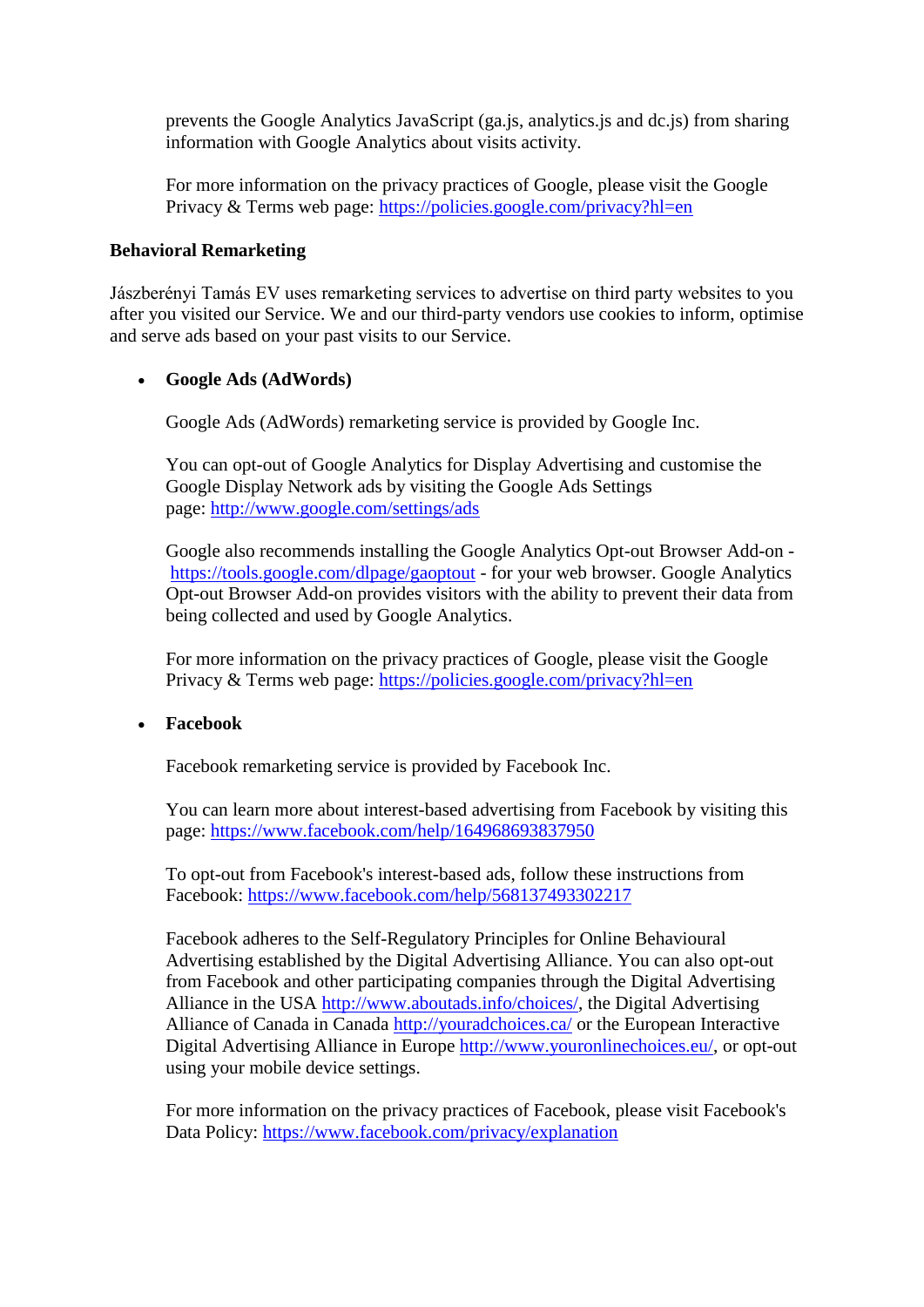### **Payments**

We may provide paid products and/or services within the Service. In that case, we use thirdparty services for payment processing (e.g. payment processors).

We will not store or collect your payment card details. That information is provided directly to our third-party payment processors whose use of your personal information is governed by their Privacy Policy. These payment processors adhere to the standards set by PCI-DSS as managed by the PCI Security Standards Council, which is a joint effort of brands like Visa, MasterCard, American Express and Discover. PCI-DSS requirements help ensure the secure handling of payment information.

The payment processors we work with are:

**PayPal** 

Their Privacy Policy can be viewed at <https://www.paypal.com/webapps/mpp/ua/privacy-full>

### **Links to Other Sites**

Our Service may contain links to other sites that are not operated by us. If you click a third party link, you will be directed to that third party's site. We strongly advise you to review the Privacy Policy of every site you visit.

We have no control over and assume no responsibility for the content, privacy policies or practices of any third party sites or services.

### **Children's Privacy**

Our Service does not address anyone under the age of 18 ("Children").

We do not knowingly collect personally identifiable information from anyone under the age of 18. If you are a parent or guardian and you are aware that your Child has provided us with Personal Data, please contact us. If we become aware that we have collected Personal Data from children without verification of parental consent, we take steps to remove that information from our servers.

### **Changes to This Privacy Policy**

We may update our Privacy Policy from time to time. We will notify you of any changes by posting the new Privacy Policy on this page.

We will let you know via email and/or a prominent notice on our Service, prior to the change becoming effective and update the "effective date" at the top of this Privacy Policy.

You are advised to review this Privacy Policy periodically for any changes. Changes to this Privacy Policy are effective when they are posted on this page.